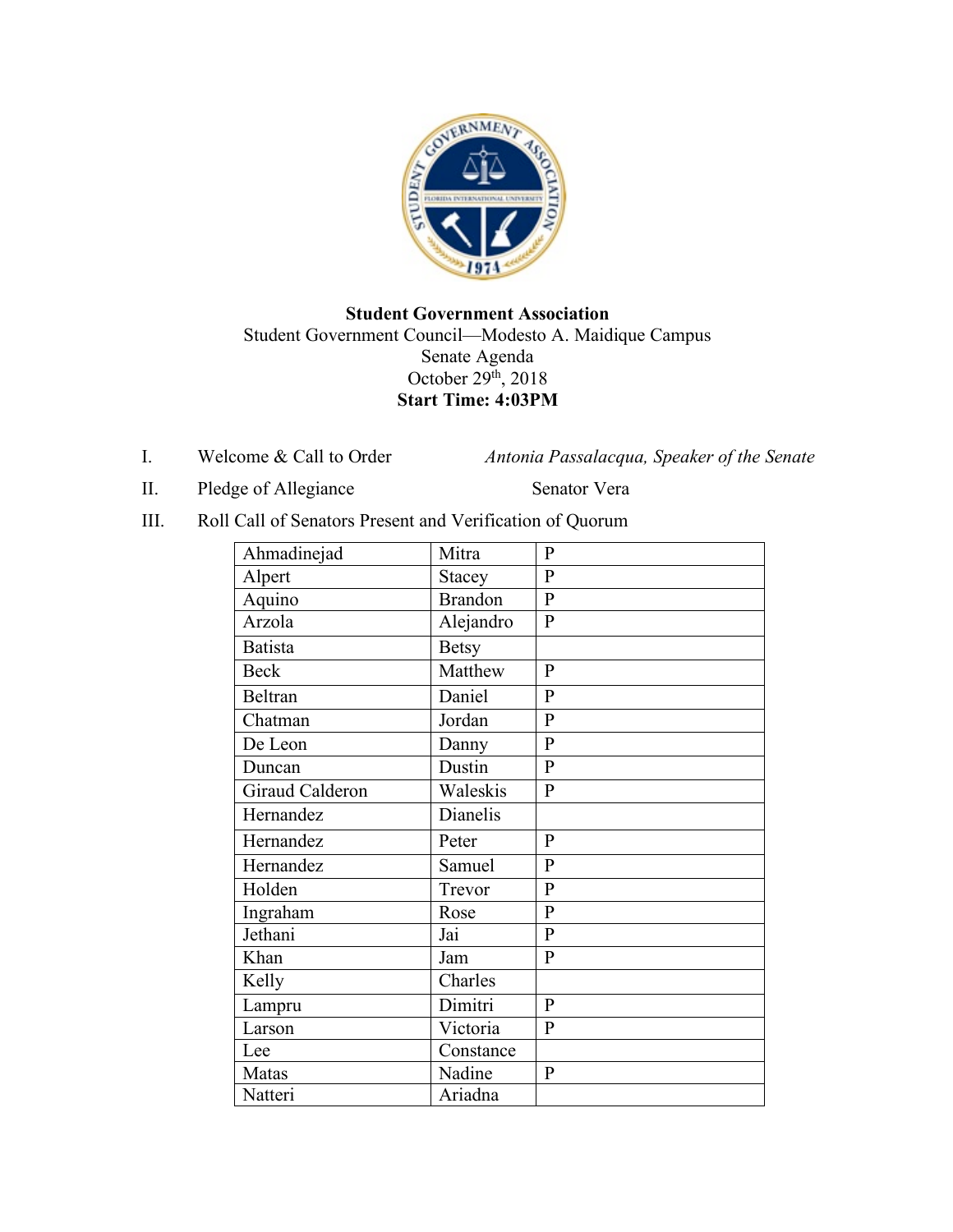| Passalacqua   | Antonia | P            |
|---------------|---------|--------------|
| Pryor         | LeChara | P            |
| Raudales      | Amelia  | $\mathbf{P}$ |
| Rivero        | Carlos  | P            |
| Rodriguez     | Melanie | $\mathbf{P}$ |
| Sanchez       | Rebecca | $\mathbf{P}$ |
| <b>Santos</b> | Samuel  | P            |
| Simpson       | Tidjan  | Tardy 4:20pm |
| Spencer       | Jessica | P            |
| Suarez        | Luis    | P            |
| Vera          | Bertha  | $\mathbf{P}$ |
| Vulcain       | Dylan   | P            |
| Zahedi        | Leila   | P            |
| 32/37         |         |              |

- IV. Approval of the Minutes from October 22<sup>nd</sup>, 2018
	- A. Senator Larson moves to approve the minutes from October  $22<sup>nd</sup>$ , 2018. Senator Duncan seconds. Motion passes.
- V. Adoption of the Agenda
	- A. Senator Larson moves to adopt the agenda. Senator Lampru seconds. Motion passes.
- VI. Invited Speakers
	- A. Cathy Sanchez
		- 1. Senator Arzola moves table invited speaker Cathy Sanchez for next senate meeting. Senator Duncan seconds. Motion passes.
- VII. Special Orders
- VIII. Vetoed Legislation
- IX. Second Readings
- X. Unfinished Business
	- A. Committee Breakout Session
		- 1. Senator Aquino moves to table committee breakout session. Senator Duncan seconds. Motion passes.
- XI. New Business
	- A. Senator Lampru moves to open the floor for new business. Senator Larson seconds. Motion passes.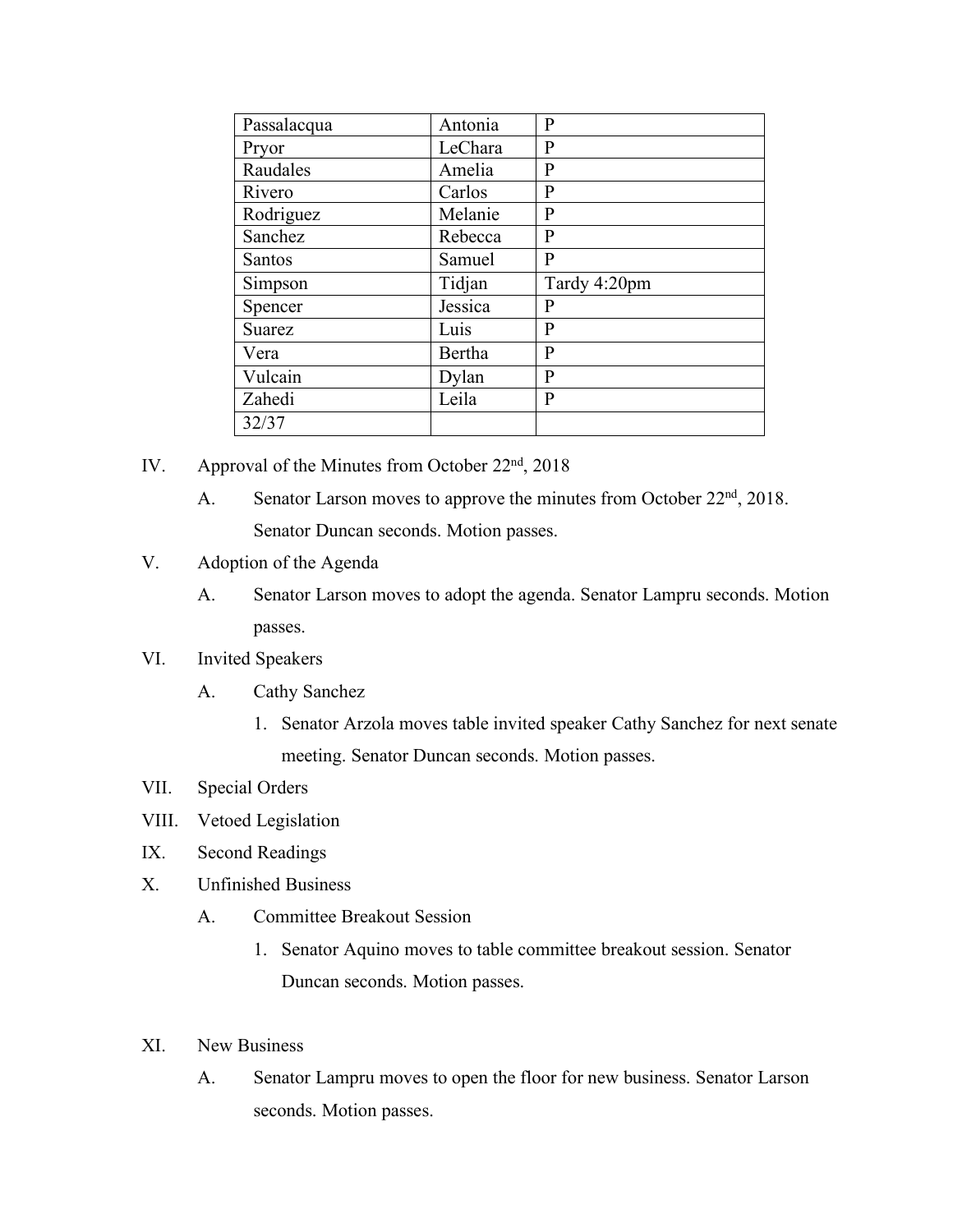- B. Confirmation of SGC-MMC Vice President
	- 1. Senator Larson moves to close question and answer period. Senator Ingraham seconds. Motion passes.
	- 2. Senator Lampru moves to go into voting procedure. Senator Larson seconds. Motion passes.

| Ahmadinejad     | Mitra          | Y              |
|-----------------|----------------|----------------|
| Alpert          | Stacey         | Y              |
| Aquino          | <b>Brandon</b> | Y              |
| Arzola          | Alejandro      | $\overline{Y}$ |
| <b>Batista</b>  | <b>Betsy</b>   |                |
| <b>Beck</b>     | Matthew        | Y              |
| Beltran         | Daniel         | Y              |
| Chatman         | Jordan         | Y              |
| De Leon         | Danny          | $\mathbf Y$    |
| Duncan          | Dustin         | $\overline{Y}$ |
| Giraud Calderon | Waleskis       | Y              |
| Hernandez       | Dianelis       |                |
| Hernandez       | Peter          | Y              |
| Hernandez       | Samuel         | Y              |
| Holden          | Trevor         | Y              |
| Ingraham        | Rose           | Y              |
| Jethani         | Jai            | Y              |
| Khan            | Jam            | Y              |
| Kelly           | Charles        |                |
| Lampru          | Dimitri        | $\mathbf Y$    |
| Larson          | Victoria       | Y              |
| Lee             | Constance      |                |
| Matas           | Nadine         | Y              |
| Natteri         | Ariadna        |                |
| Passalacqua     | Antonia        | Y              |
| Pryor           | LeChara        | Y              |
| Raudales        | Amelia         | Y              |
| Rivero          | Carlos         | Y              |
| Rodriguez       | Melanie        | Y              |
| Sanchez         | Rebecca        | Y              |
| Santos          | Samuel         | Y              |
| Simpson         | Tidjan         |                |
| Spencer         | Jessica        | Y              |
| Suarez          | Luis           | Y              |
| Vera            | Bertha         | Y              |
| Vulcain         | Dylan          | Y              |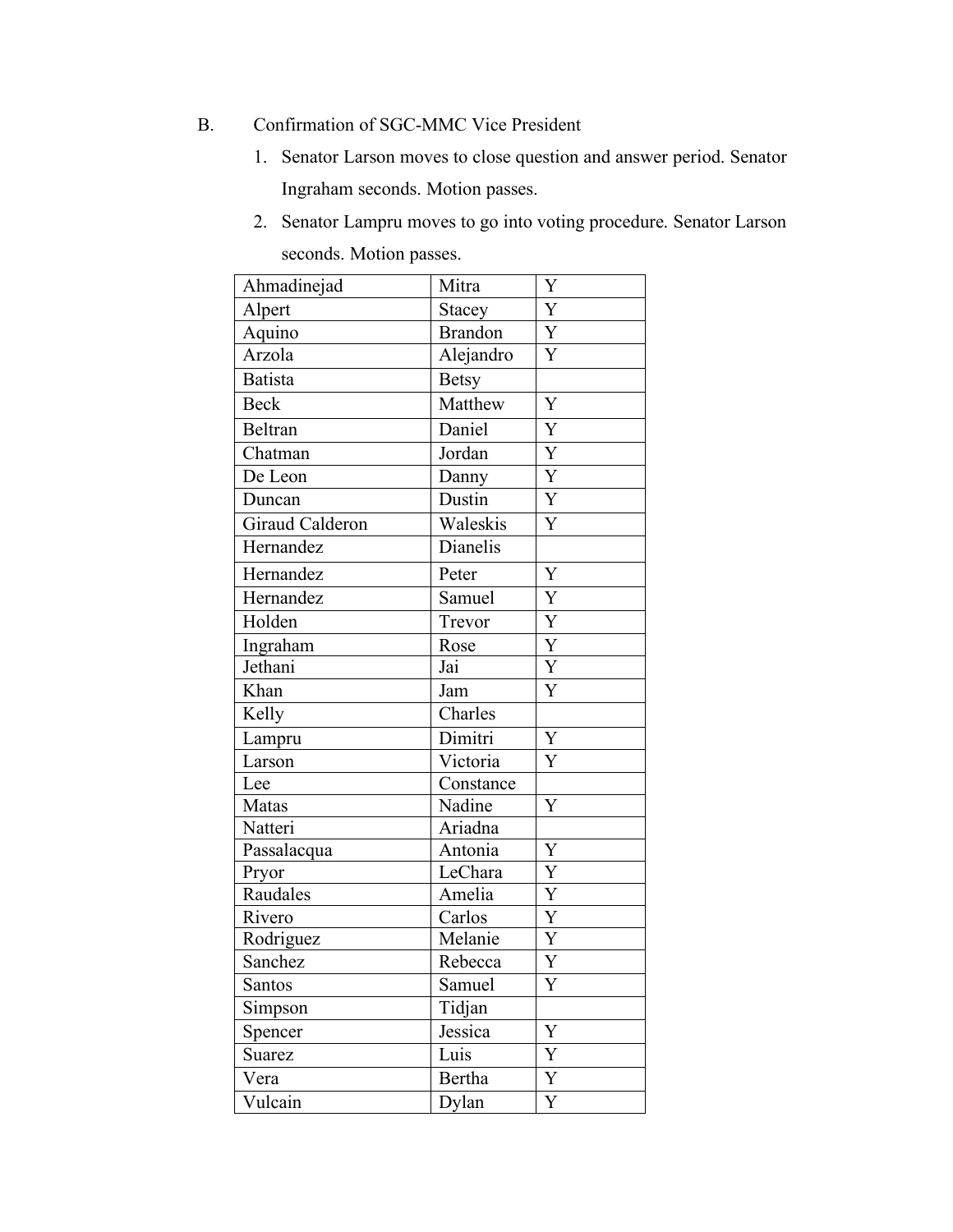| Zahedi       | $\cdot$ $\cdot$<br>Leila |  |
|--------------|--------------------------|--|
| $31 - 0 - 0$ |                          |  |

- 3. Confirmed Vice President: Peter Hernandez
- C. Speaker of the House calls for a 2-minute recess at 4:13pm
	- 1. Resumed at 4:15pm
- D. Comptroller- Carolina Gonzalez Impeachment Trial
	- 1. Chief of Justice Opening Statement
	- 2. Plaintiff Opening Statement
	- 3. Defendant Opening Statement
	- 4. Plaintiff Witnesses
		- i. Senator Ahmadinejad
	- 5. Defendant Witnesses
		- i. No witnesses
	- 6. Plaintiff Closing Statement
	- 7. Defendant Closing Statement
	- 8. Voting Procedure

| Ahmadinejad     | Mitra          | N |
|-----------------|----------------|---|
| Alpert          | Stacey         | N |
| Aquino          | <b>Brandon</b> | N |
| Arzola          | Alejandro      | Y |
| <b>Batista</b>  | <b>Betsy</b>   |   |
| <b>Beck</b>     | Matthew        | N |
| Beltran         | Daniel         | Y |
| Chatman         | Jordan         | N |
| De Leon         | Danny          | N |
| Duncan          | Dustin         | Y |
| Giraud Calderon | Waleskis       | N |
| Hernandez       | Dianelis       |   |
| Hernandez       | Samuel         | Y |
| Holden          | Trevor         | N |
| Ingraham        | Rose           | Y |
| Jethani         | Jai            | Y |
| Khan            | Jam            | N |
| Kelly           | Charles        |   |
| Lampru          | Dimitri        | Y |
| Larson          | Victoria       | Y |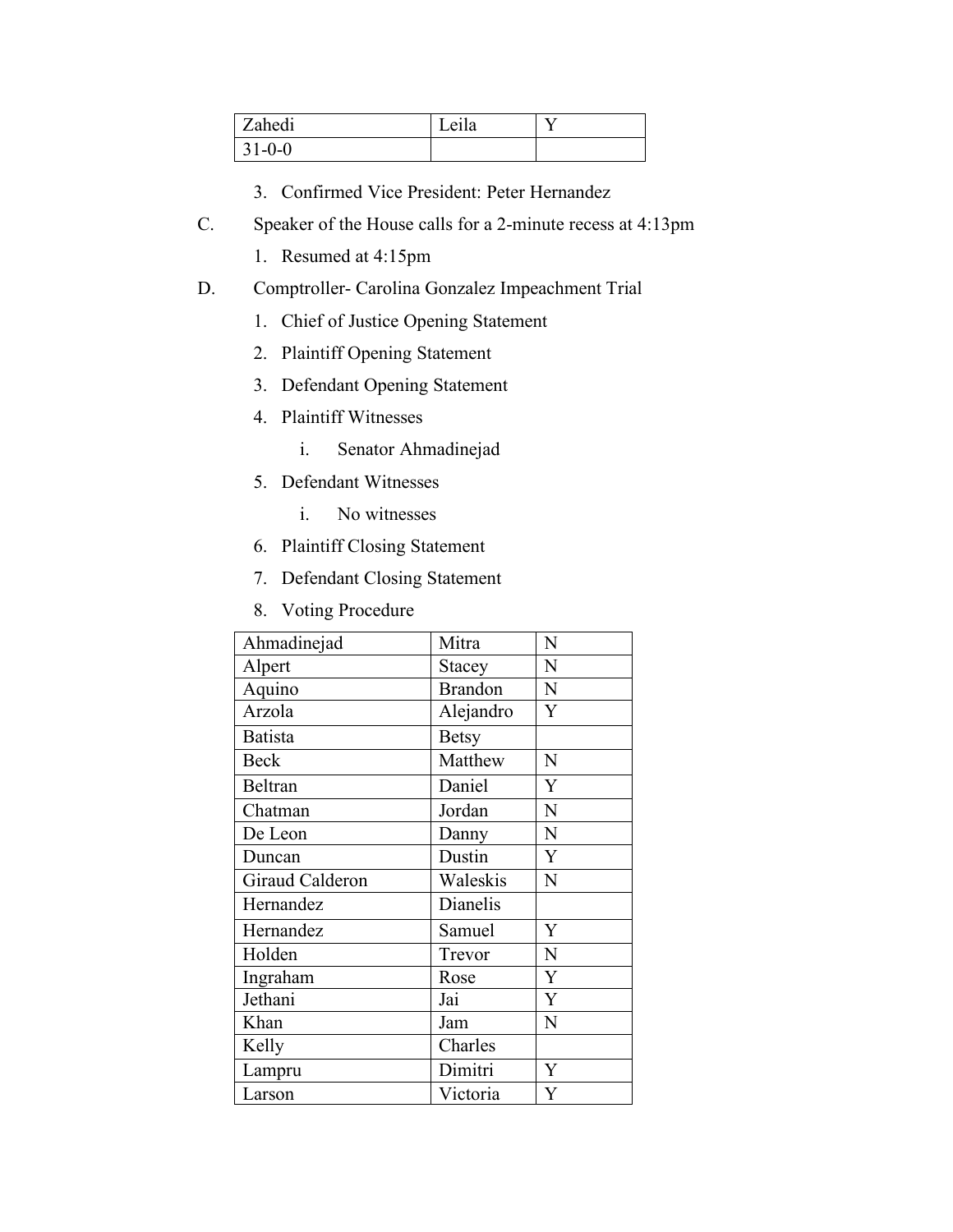| Lee           | Constance |   |
|---------------|-----------|---|
| Matas         | Nadine    | N |
| Natteri       | Ariadna   |   |
| Passalacqua   | Antonia   | Y |
| Pryor         | LeChara   | Y |
| Raudales      | Amelia    | Y |
| Rivero        | Carlos    | N |
| Rodriguez     | Melanie   | Y |
| Sanchez       | Rebecca   | N |
| Santos        | Samuel    | Ÿ |
| Simpson       | Tidjan    |   |
| Spencer       | Jessica   | Y |
| <b>Suarez</b> | Luis      | N |
| Vera          | Bertha    | Y |
| Vulcain       | Dylan     | Y |
| Zahedi        | Leila     | N |
| $16 - 14 - 0$ |           |   |

9. Comptroller not removed from office

#### E. SR1808

- 1. Senator Ahmadinejad moves to bypass second reading. Senator Ingraham seconds. Motion passes.
- 2. Senator Beck moves to go into voting procedure. Senator Ingraham seconds. Motion passes.

| Ahmadinejad     | Mitra          | Y              |
|-----------------|----------------|----------------|
| Alpert          | <b>Stacey</b>  | Y              |
| Aquino          | <b>Brandon</b> | Y              |
| Arzola          | Alejandro      | Y              |
| <b>Batista</b>  | <b>Betsy</b>   |                |
| Beck            | Matthew        | Y              |
| <b>Beltran</b>  | Daniel         | Y              |
| Chatman         | Jordan         | $\overline{Y}$ |
| De Leon         | Danny          | Y              |
| Duncan          | Dustin         | Y              |
| Giraud Calderon | Waleskis       | Y              |
| Hernandez       | Dianelis       |                |
| Hernandez       | Samuel         | Y              |
| Holden          | Trevor         | N              |
| Ingraham        | Rose           | Y              |
| Jethani         | Jai            | Y              |
| Khan            | Jam            | Y              |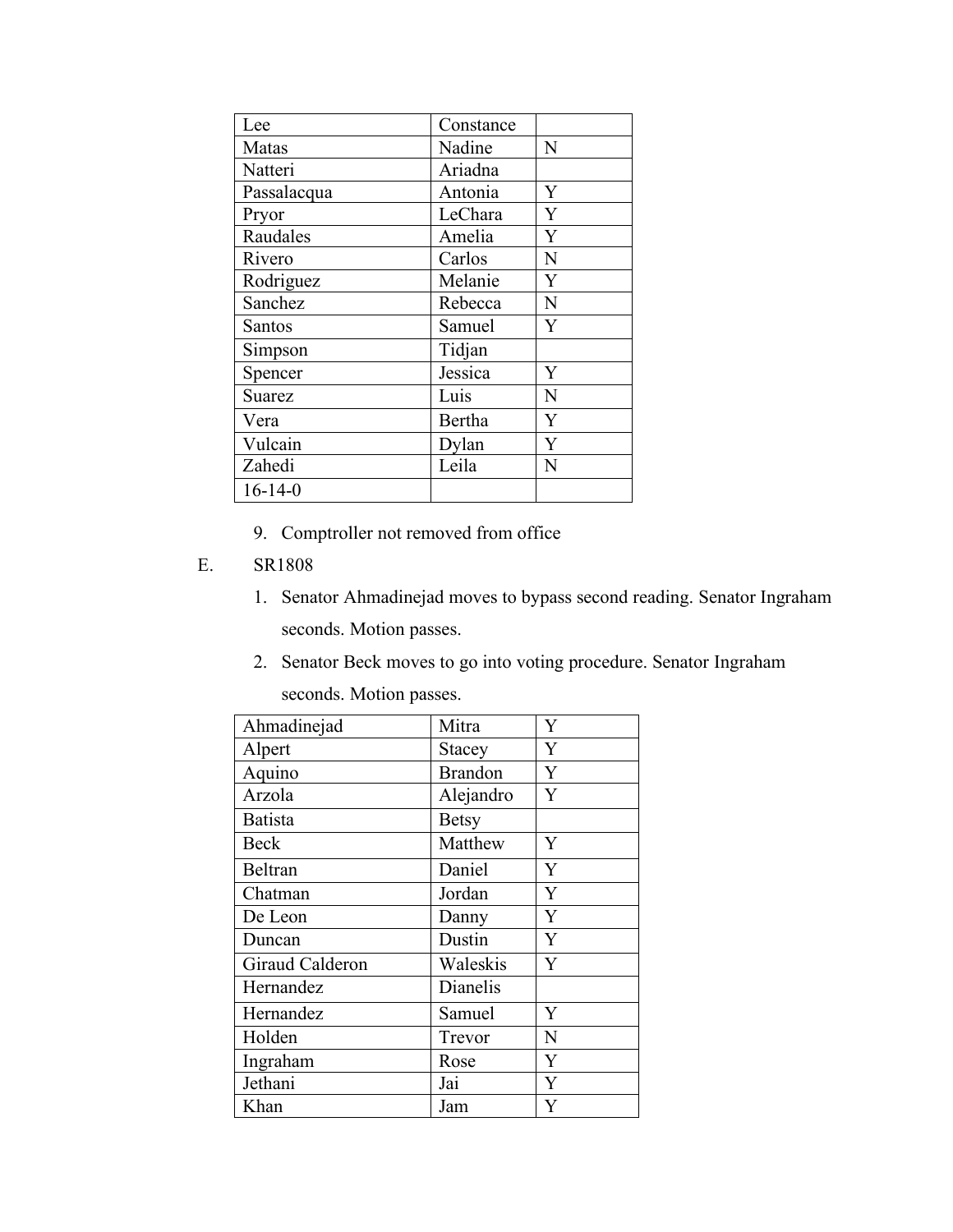| Kelly         | Charles   |                |
|---------------|-----------|----------------|
| Lampru        | Dimitri   | Y              |
| Larson        | Victoria  | Y              |
| Lee           | Constance |                |
| Matas         | Nadine    | Y              |
| Natteri       | Ariadna   |                |
| Passalacqua   | Antonia   | Y              |
| Pryor         | LeChara   | $\overline{Y}$ |
| Raudales      | Amelia    | $\overline{Y}$ |
| Rivero        | Carlos    | $\overline{Y}$ |
| Rodriguez     | Melanie   | $\overline{Y}$ |
| Sanchez       | Rebecca   | Y              |
| Santos        | Samuel    | Y              |
| Simpson       | Tidjan    |                |
| Spencer       | Jessica   | Y              |
| <b>Suarez</b> | Luis      | Y              |
| Vera          | Bertha    | Y              |
| Vulcain       | Dylan     | $\overline{Y}$ |
| Zahedi        | Leila     | Y              |
| $29 - 1 - 0$  |           |                |

3. SR1808 Passed

#### F. SR1809

- 1. Senator Duncan moves to bypass second reading. Senator spencer seconds. Motion passes.
- 2. Senator Arzola moves to go into discussion period for 2 minutes. Senator Beck seconds. Motion passes.
- 3. Senator Arzola moves to extend discussion period by 5 minutes. Senator Gerard seconds. Motions passes.
- 4. Senator Arzola moves to extend discussion period for 10 minutes. Senator Rivero seconds. Motion passes.
- 5. Senator Larson moves to close discussion period. Senator Ingraham seconds. Motion passes.

| Ahmadinejad    | Mitra          |  |
|----------------|----------------|--|
| Alpert         | <b>Stacey</b>  |  |
| Aquino         | <b>Brandon</b> |  |
| Arzola         | Alejandro      |  |
| <b>Batista</b> | <b>Betsy</b>   |  |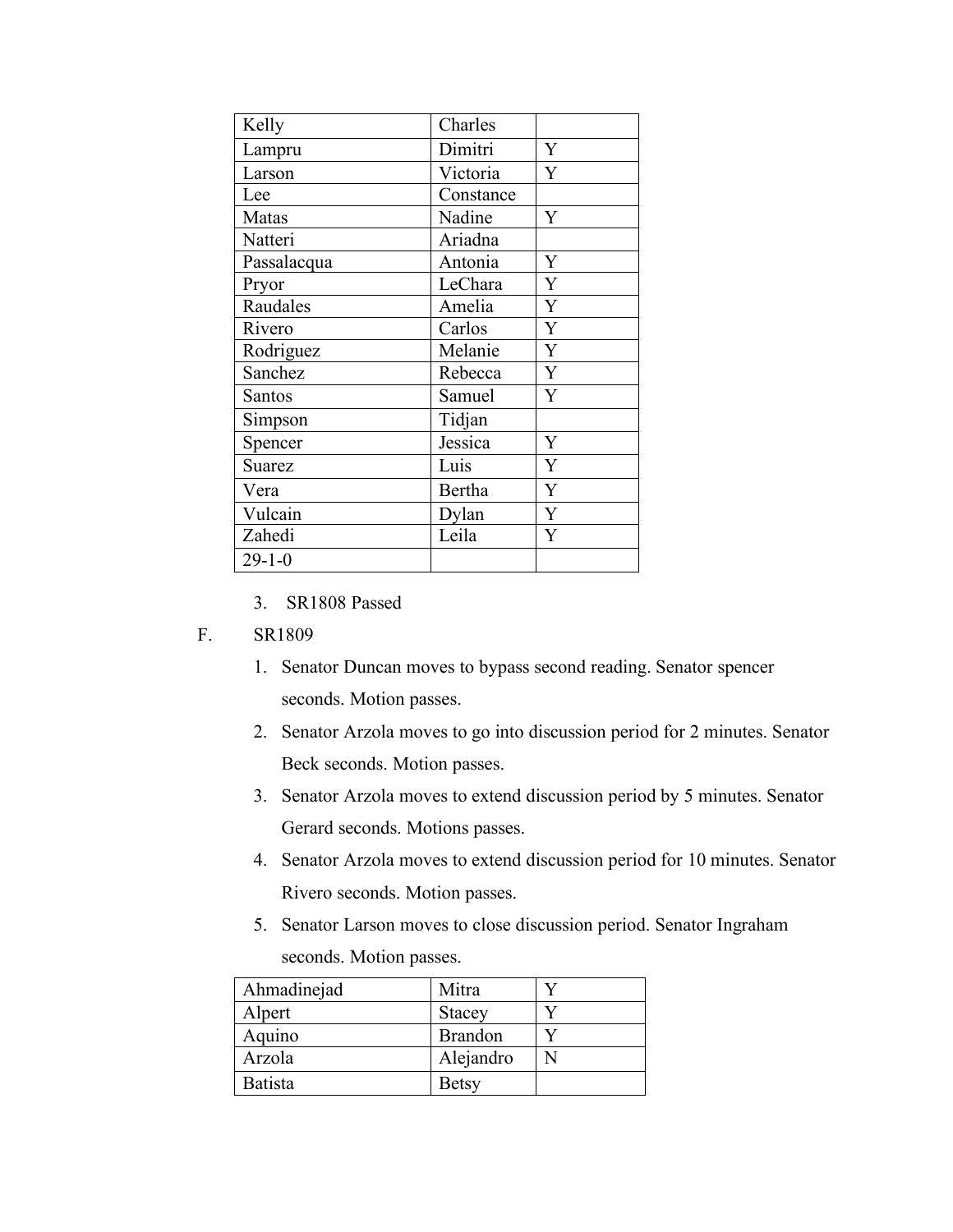| <b>Beck</b>            | Matthew       |                       |
|------------------------|---------------|-----------------------|
| Beltran                | Daniel        | Y                     |
| Chatman                | Jordan        | Y                     |
| De Leon                | Danny         | $\overline{\text{Y}}$ |
| Duncan                 | Dustin        | $\overline{Y}$        |
| <b>Giraud Calderon</b> | Waleskis      | Y                     |
| Hernandez              | Dianelis      |                       |
| Hernandez              | Samuel        | Y                     |
| Holden                 | Trevor        | $\overline{\text{Y}}$ |
| Ingraham               | Rose          | Y                     |
| Jethani                | Jai           | Y                     |
| Khan                   | Jam           | $\overline{Y}$        |
| Kelly                  | Charles       |                       |
| Lampru                 | Dimitri       | Y                     |
| Larson                 | Victoria      | Y                     |
| Lee                    | Constance     |                       |
| Matas                  | Nadine        | Y                     |
| Natteri                | Ariadna       |                       |
| Passalacqua            | Antonia       | Y                     |
| Pryor                  | LeChara       | $\overline{Y}$        |
| Raudales               | Amelia        | $\overline{Y}$        |
| Rivero                 | Carlos        | $\overline{\text{Y}}$ |
| Rodriguez              | Melanie       | $\overline{\text{Y}}$ |
| Sanchez                | Rebecca       | $\overline{\text{Y}}$ |
| Santos                 | Samuel        | $\overline{\text{Y}}$ |
| Simpson                | Tidjan        | Y                     |
| Spencer                | Jessica       | $\overline{Y}$        |
| Suarez                 | Luis          | $\overline{\text{Y}}$ |
| Vera                   | <b>Bertha</b> | $\overline{Y}$        |
| Vulcain                | Dylan         | Y                     |
| Zahedi                 | Leila         |                       |
| $28 - 1 - 0$           |               |                       |

6. SR 1809 passed

# G. SR1810

1. Senator Larson moves to table SR1810 indefinitely. Senator Arzola seconds. Motion passes.

# H. SR1811

1. Senator Arzola moves to go into discussion period for 5 minutes. Senator Aquino seconds. Motion passes.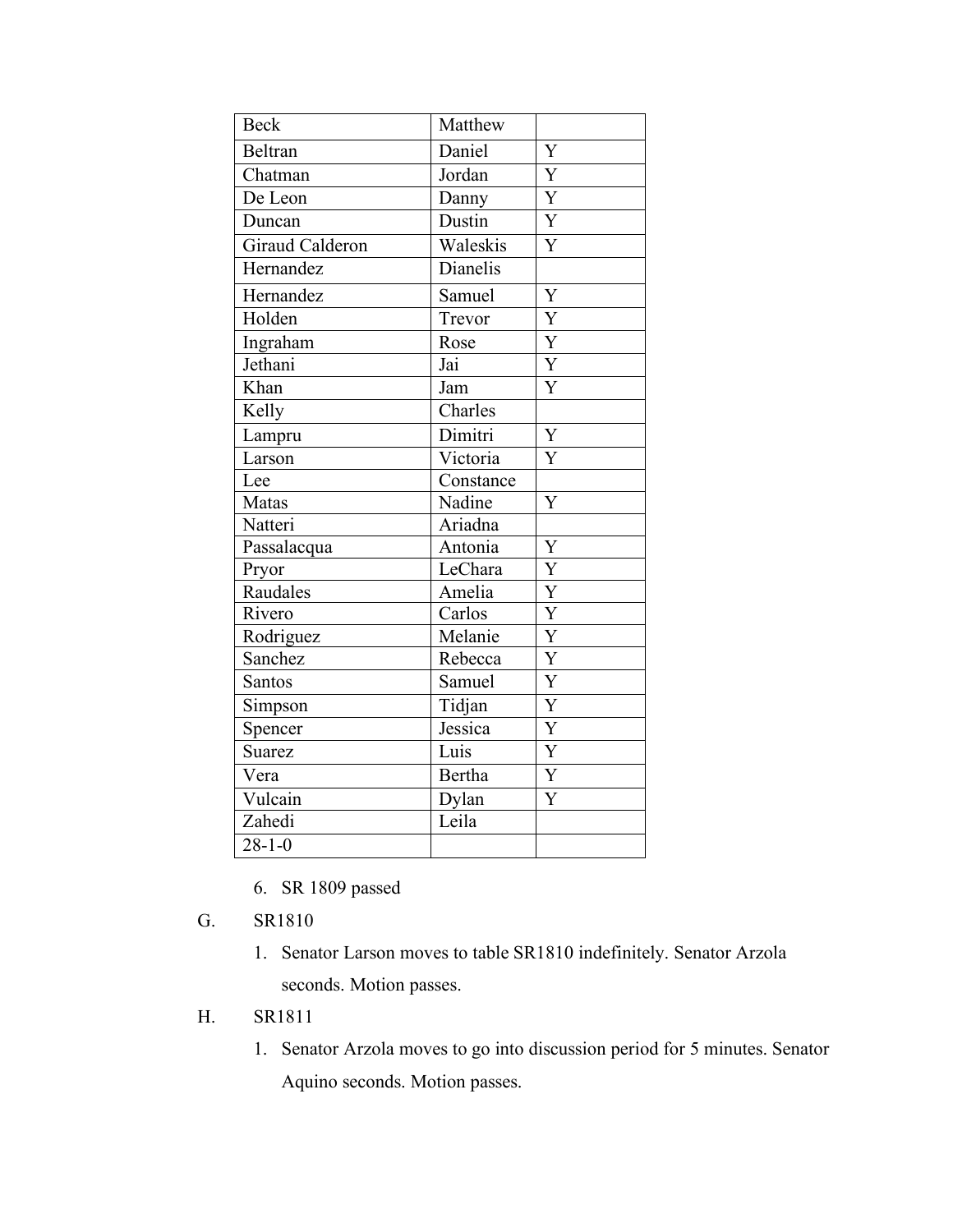- 2. Senator Arzola moves to close discussion period. Senator Gerard seconds. Motion passes.
- 3. Senator Aquino moves to bypass second reading. Senator Duncan seconds. Motion passes.
- 4. Senator Larson moves to go into voting procedure. Senator Aquino seconds. Motion passes.

| Ahmadinejad            | Mitra          | Y                         |
|------------------------|----------------|---------------------------|
| Alpert                 | Stacey         | Y                         |
| Aquino                 | <b>Brandon</b> | Y                         |
| Arzola                 | Alejandro      | Y                         |
| <b>Batista</b>         | <b>Betsy</b>   |                           |
| <b>Beck</b>            | Matthew        |                           |
| Beltran                | Daniel         | Y                         |
| Chatman                | Jordan         | Y                         |
| De Leon                | Danny          |                           |
| Duncan                 | Dustin         | $\overline{Y}$            |
| <b>Giraud Calderon</b> | Waleskis       | $\overline{\overline{Y}}$ |
| Hernandez              | Dianelis       |                           |
| Hernandez              | Samuel         | Y                         |
| Holden                 | Trevor         | $\overline{Y}$            |
| Ingraham               | Rose           | Y                         |
| Jethani                | Jai            | $\overline{Y}$            |
| Khan                   | Jam            | Y                         |
| Kelly                  | Charles        |                           |
| Lampru                 | Dimitri        | Y                         |
| Larson                 | Victoria       | Y                         |
| Lee                    | Constance      |                           |
| Matas                  | Nadine         | Y                         |
| Natteri                | Ariadna        |                           |
| Passalacqua            | Antonia        | Y                         |
| Pryor                  | LeChara        | $\overline{\text{Y}}$     |
| Raudales               | Amelia         | Y                         |
| Rivero                 | Carlos         | $\overline{\text{Y}}$     |
| Rodriguez              | Melanie        | $\overline{\text{Y}}$     |
| Sanchez                | Rebecca        | $\overline{\text{Y}}$     |
| Santos                 | Samuel         | $\overline{\text{Y}}$     |
| Simpson                | Tidjan         | Y                         |
| Spencer                | Jessica        | Y                         |
| Suarez                 | Luis           | $\overline{Y}$            |
| Vera                   | <b>Bertha</b>  | Y                         |
| Vulcain                | Dylan          | $\overline{\text{Y}}$     |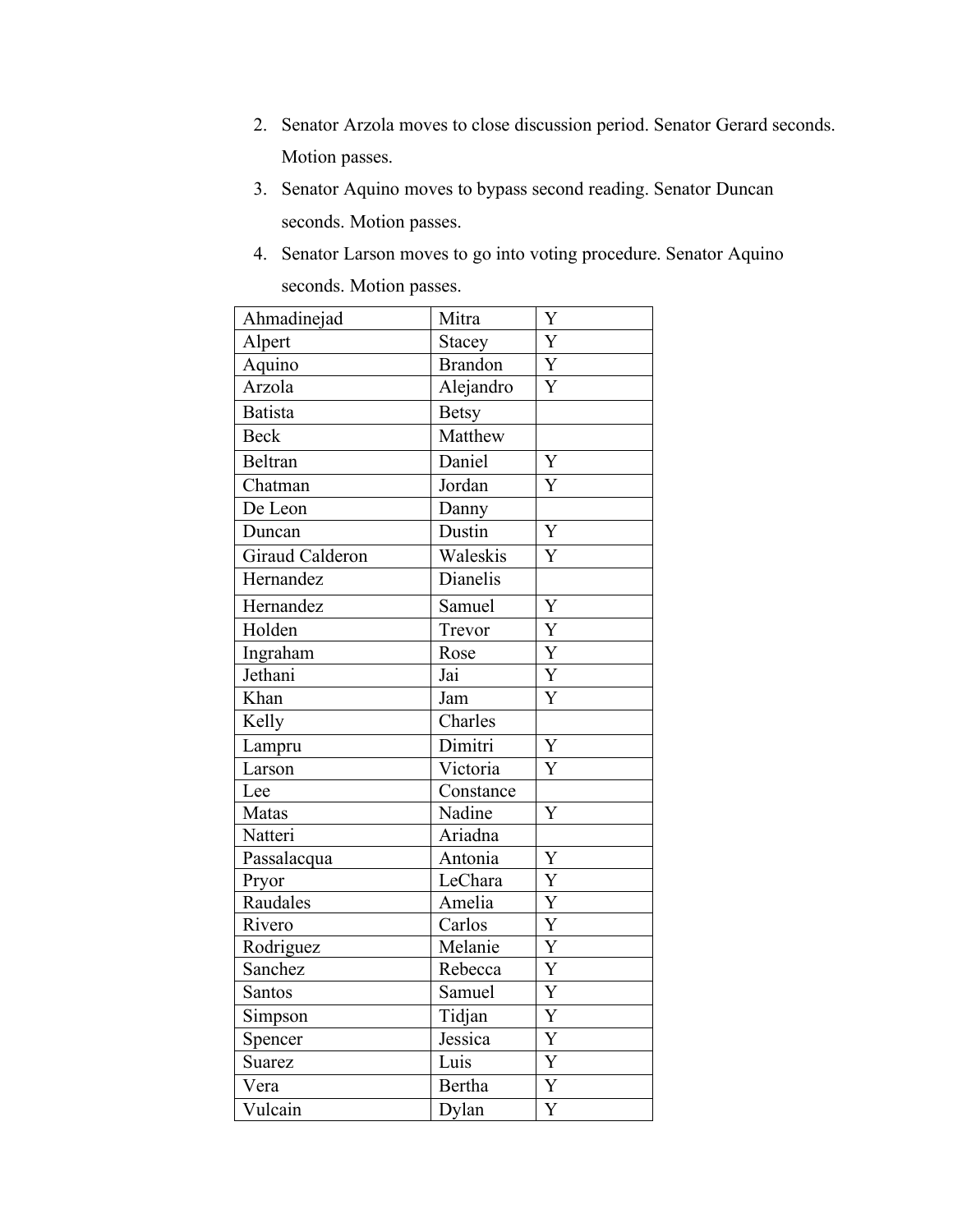| Zahedi   | . .<br>Leila |  |
|----------|--------------|--|
| $28-0-0$ |              |  |

- 5. SR1811 passed
- I. SA1812
	- 1. Senator Ingraham moves to table SA1812 for the next senate meeting. Senator Rivero seconds. Motion passes.
- J. Senator Arzola left at 5:13pm
- K. SA1813
	- 1. Senator Samuel Hernandez moves to bypass second reading. Senator Gerard seconds. Motion passes.
	- 2. Senator Aquino moves to go into discussion period for 3 minutes. Senator Matas seconds. Motion passes.
	- 3. Senator Aquino moves to close discussion period. Senator Lampru seconds. Motion passes

| Ahmadinejad     | Mitra          | Y |
|-----------------|----------------|---|
| Alpert          | Stacey         | Y |
| Aquino          | <b>Brandon</b> | Y |
| Arzola          | Alejandro      |   |
| <b>Batista</b>  | <b>Betsy</b>   |   |
| <b>Beck</b>     | Matthew        |   |
| <b>Beltran</b>  | Daniel         | Y |
| Chatman         | Jordan         | Y |
| De Leon         | Danny          |   |
| Duncan          | Dustin         | Y |
| Giraud Calderon | Waleskis       | Y |
| Hernandez       | Dianelis       |   |
| Hernandez       | Samuel         | Y |
| Holden          | Trevor         | Y |
| Ingraham        | Rose           | Y |
| Jethani         | Jai            | Y |
| Khan            | Jam            | Y |
| Kelly           | Charles        |   |
| Lampru          | Dimitri        | Y |
| Larson          | Victoria       | Y |
| Lee             | Constance      |   |
| Matas           | Nadine         | Y |
| Natteri         | Ariadna        |   |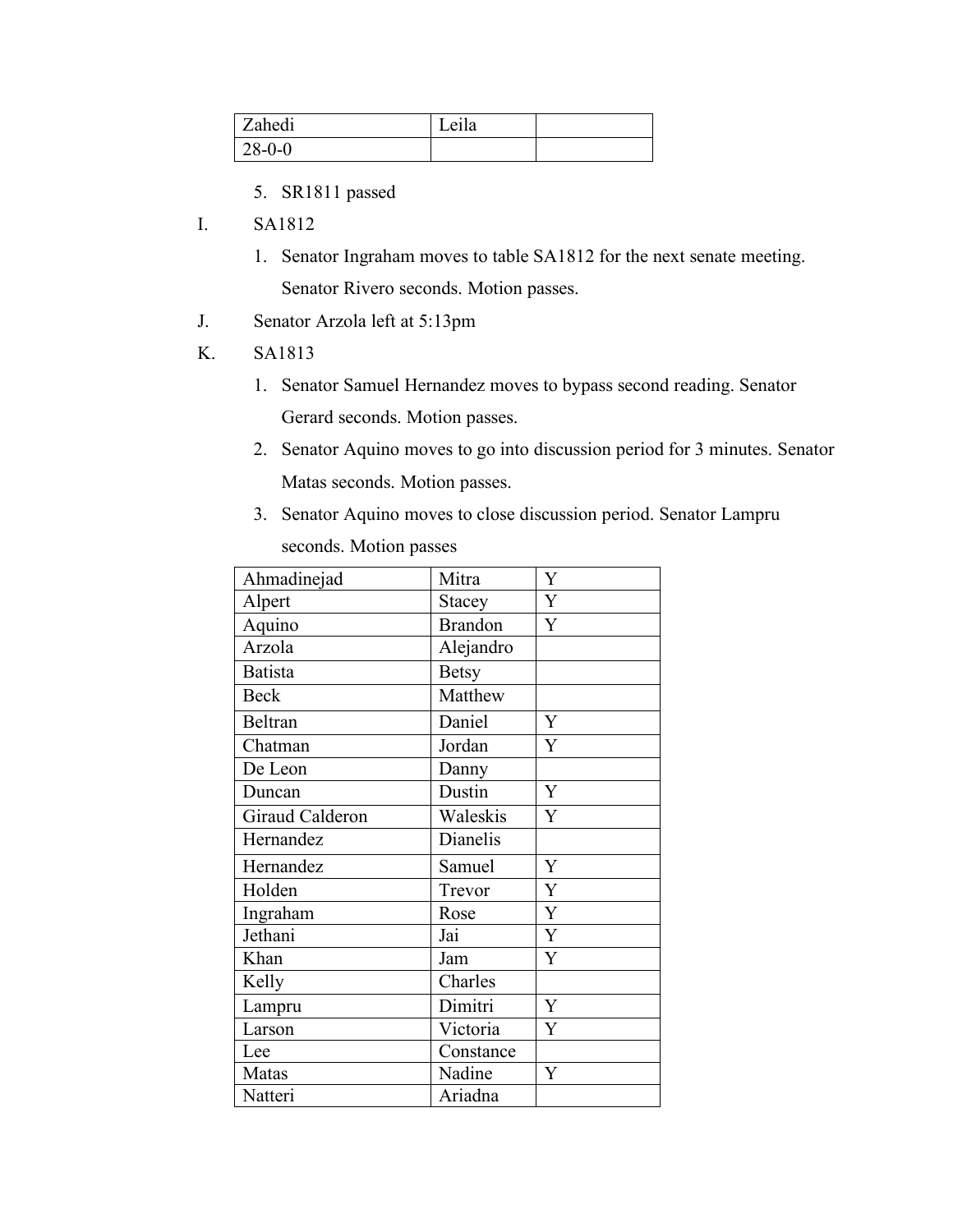| Passalacqua  | Antonia | Ÿ |
|--------------|---------|---|
| Pryor        | LeChara | Y |
| Raudales     | Amelia  | Y |
| Rivero       | Carlos  | Y |
| Rodriguez    | Melanie | Y |
| Sanchez      | Rebecca | Y |
| Santos       | Samuel  | Y |
| Simpson      | Tidjan  | Y |
| Spencer      | Jessica | Y |
| Suarez       | Luis    | Y |
| Vera         | Bertha  | Ÿ |
| Vulcain      | Dylan   | Y |
| Zahedi       | Leila   |   |
| $27 - 0 - 0$ |         |   |

- 4. SR1813 passed
- L. Senator Lampru moves to close new business. Senator Gerard seconds. Motion passes.

## XII. Committee Reports

- A. Finance Committee
	- 1. Rejected two applications due to timing
	- 2. Meeting today at 6:30pm
	- 3. If you have any questions, please contact  $sga$  financecom $@g$  mail.com
- B. Rules, Legislation & Judiciary Committee
	- 1. Meeting today, if you have any legislations please send it in.
	- 2. If you have any questions, please contact  $sga.rlicommitte@gmail.com$
- C. Operational Review Committee
	- 1. No meeting this week
	- 2. Will be having a meeting next week
	- 3. If you have any questions, please contact,  $Fivsga.$  or  $(a)$  gmail.com
- D. Student Advocacy Committee
	- 1. Event for Recharge for Final
	- 2. Planning an off-campus event for the athletics
	- 3. Meeting Monday at 3pm
	- 4. If you have any questions, please contact  $SGA$ . sacommittee  $@g$  mail.com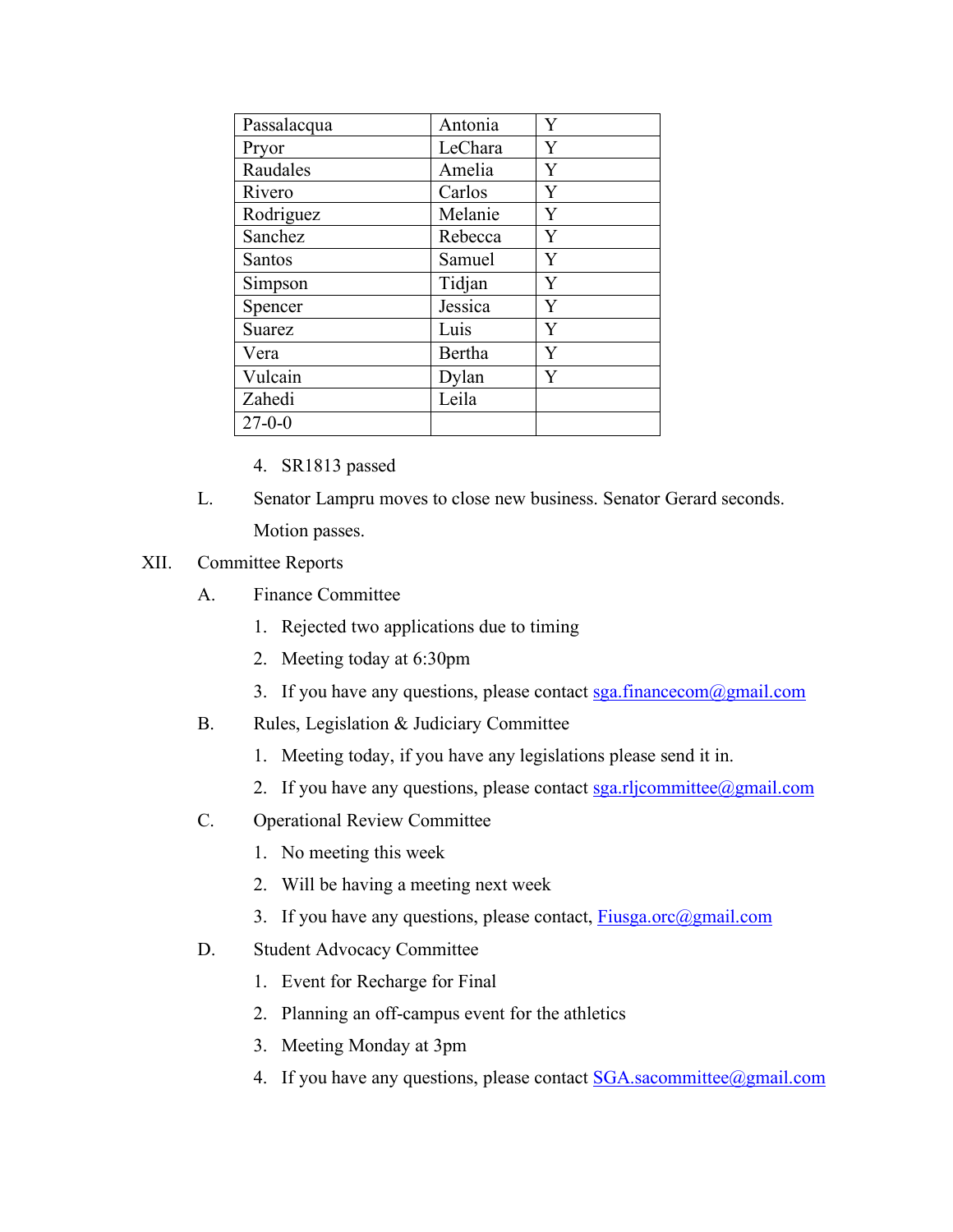- E. Internal Affairs Committee
	- 1. Working on a physical signing sheet to log in hours
	- 2. Excel sheet for attendance will be finished or updated
	- 3. Senator report due by Monday November 5<sup>th</sup>
	- 4. After senate I am no longer an SGA official
	- 5. If you have any questions, please contact SGA.IACommittee@gmail.com
- F. Graduate and Professional Student Committee
	- 1. Allocated funding for travel to 120 graduate students
	- 2. In negotiations with the Dean of different colleges to increase the stipend for graduate students
	- 3. Grad Scholar event on October 24<sup>th</sup> where 150 students attended
	- 4. Last committee meeting approved to add covering costs for accommodation for one night.
		- i. Negotiating with A&S on the process to see how we can incorporate covering costs for accommodation in the online form.
	- 5. Negotiating with the A&S office to be able to approve some of the travel fund applications. The process of reviewing travel funds is taking over 5 weeks.
		- i. Accepted to review at least 10 applications per week to help speed up the process.
	- 6. If you have any questions, please contact  $GPSC@$ fiu.edu
- XIII. Executive Board Reports
	- A. Speaker of the Senate
		- 1. I will start enforcing restrictions on the amount of time for point of personal privilege. If you are gone for an extended amount of time I will ask Senators to leave the senate meeting.
		- 2. If you have any questions, please email  $sgaspeaker@final$
	- B. Speaker Pro Tempore of the Senate
		- 1. U-Wide Congress meeting held next week at 4:30pm at BBC Campus.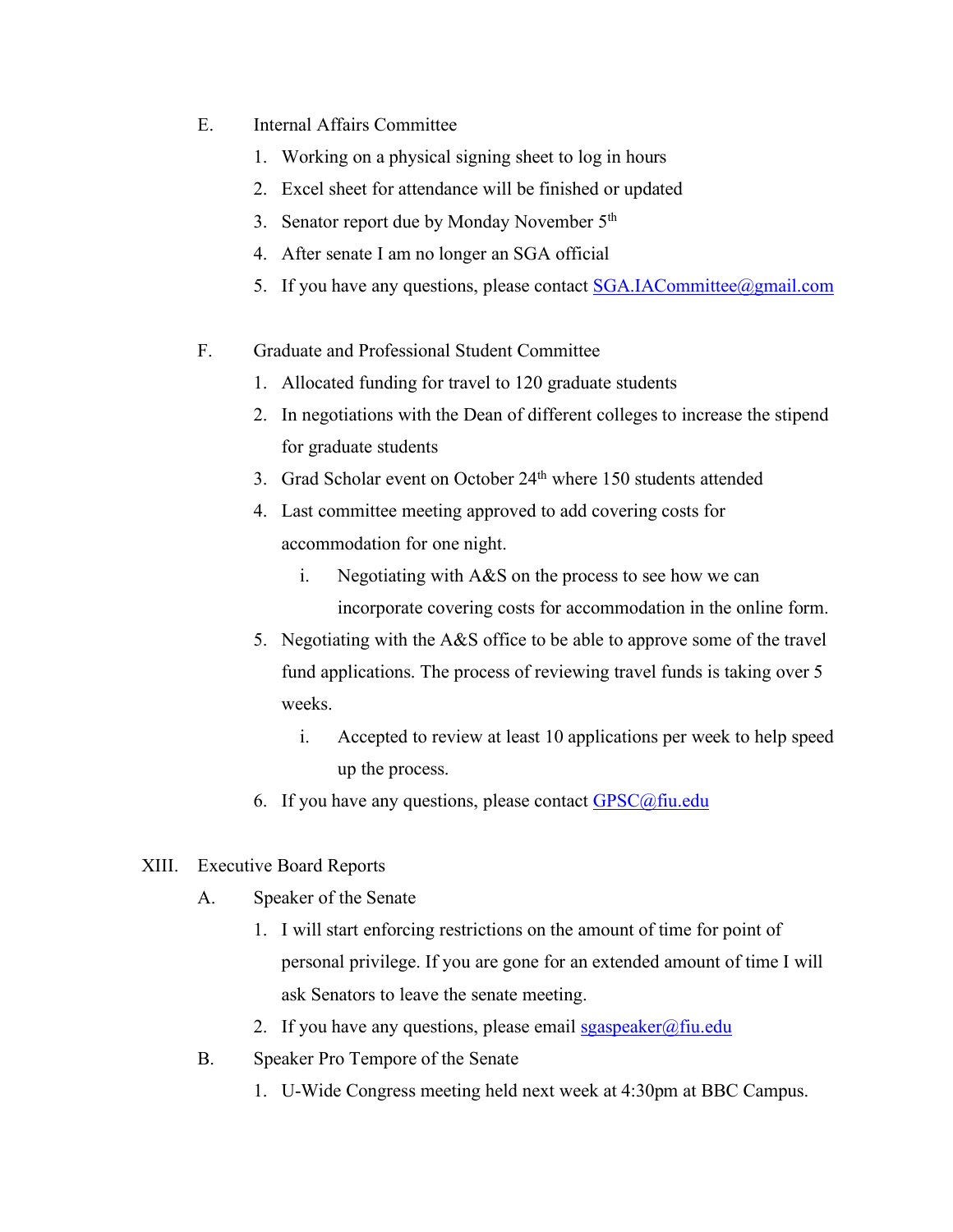- 2. If you have any questions, please email  $sgaprotemp@final$
- C. President
	- 1. This weekend is the FAU game
	- 2. President's Roundtable resumed as regularly scheduled
	- 3. Working on doing an SGA Alumni event
	- 4. Board of Governors meeting next week.
	- 5. If you have any projects that you want to work on and need to set up a meeting with me, please reach out.
	- 6. If you have any questions, please email  $sgapres(\omega f\text{in.edu})$
- D. Vice President
	- 1. Sending out emails for one-on-ones
	- 2. Recharge for Finals starts the week of December 3rd
		- i. Late Night Breakfast on Dec. 3rd from 9-11pm
	- 3. Vacancies in Cabinet
	- 4. If you have any questions, please email  $sgavp(\omega)$  fiu.edu
- E. Comptroller
	- 1. Expenditure Report
	- 2. If you have any questions, please email sgacomp@fiu.edu
- F. Chief Justice
	- 1. No report
	- 2. If you have any questions, please email  $sgaiud@fiu.edu$ </u>

## XIV. Advisor Report

- A. Set up some time to meet with me
- B. If you have any questions, please email  $\frac{\text{mincast}(\partial f\text{in.edu})}{\text{mincast}(\partial f\text{in.edu})}$
- XV. Public Forum
	- A. External relations
		- 1. We have a new form which we will start using. If you have any content you need advertised or a flyer made, use this form to reach out to me. I will leave the link in the chat.
		- 2. Will send out a doodle for a meet and greet called, Friends with SGA taking place on November  $9<sup>th</sup>$  from 11am-2pm in GC pit.